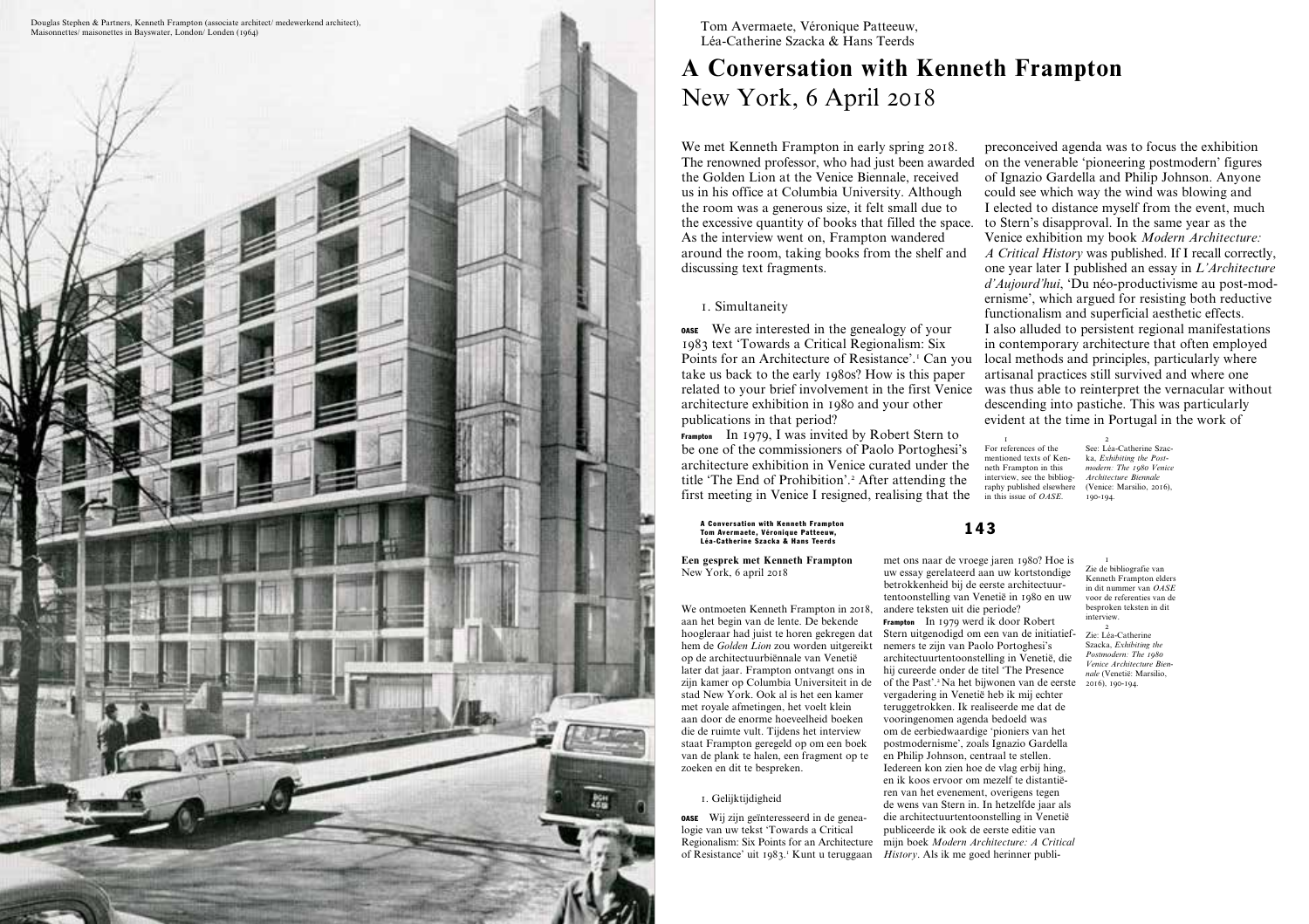Alvaro Siza and Eduardo Souto de Moura. I had previously been made aware of how Gino Valle had followed a similar line in Udine and of Oriol Bohigas's 1967 essay 'Vers une Architecture Réaliste', which advocated a similar stance. A reworked version of 'Du neo-productivism au postmodernisme' appeared in the 1982 special issue of *Architectural Design* entitled *Modern Architecture and the Critical Present*, which contained excerpts from the first edition of *Modern Architecture: A Critical History* plus reviews of the book by a number of critics including Alan Colquhoun, David Dunster, Kurt Foster, Raphael Moneo, Demetri Porphyrios, Manfredo Tafuri and Bruno Zevi. Some of these reviews had appeared previously and some were written specially for the occasion. I also asked the Czech architect/ philosopher Dalibor Vesely to contribute a review, but he declined and recommended Paul Ricoeur's essay 'Universal Civilization and National Cultures',3 which he felt broached issues similar to those I had alluded to at the end of the book.

# 2. Against Isms

<sup>O</sup> Ricoeur's essay indeed received a prominent place in 'Towards a Critical Regionalism', which begins with a lengthy quote by him. What other sources of inspiration propelled your text? <sup>F</sup> For me the most seminal aspect of Ricoeur's essay (written one might note at the time of the Algerian War) was the stress he placed on the

ceerde ik een jaar later het essay 'Du *L'Architecture d'Aujourd'hui*. In dat essay pleitte ik voor een verzet tegen een gereduceerde vorm van het functionalisme en tegen oppervlakkige esthetische effecten. Ik zinspeelde ook op de in de hedendaagse architectuur telkens terugkerende uitingen van regionale architectonische elementen. Deze regionale architectuur werd gebouwd volgens lokale methoden en principes, en verscheen vooral op die plaatsen waar nog een ambachtelijke praktijk bestond en waar men daarom in staat was de lokale architectuurtaal te herinterpreteren, zonder er een karikatuur van te maken. Dit was toen vooral het geval in Portugal, in het werk van Alvaro Siza en Eduardo Souto de Moura. Maar daarvoor was me al duidelijk geworden hoe Gino Valle eenzelfde lijn had uitgezet in Udine en was ik gestuit op Oriol Bohigas' essay 'Vers une Architecture Réaliste' uit 1967, waarin hij eenzelfde standpunt verdedigde. op ik aan het eind van mijn boek zinspeel. Een bewerkte versie van deze tekst uit

universal civilisation was universal technology, whereas he saw national cultures as manifesting 'the ethical and mythical nucleus of mankind'. I could not help situating this dialectic in relation to Hannah Arendt's *The Human Condition* of 1958, which I first read in 1965, when I began to teach at Princeton University.4 I have remained particularly influenced ever since by the distinctions she drew between *work* and *labour* as she put it: Labor is the activity which corresponds to the

difference between universal civilisation (singular) and national cultures (plural), which he seems to have conceived almost as a dialectic. For Ricoeur,

biological process of the human body, whose spontaneous growth, metabolism, and eventual decay are bound to the vital necessities produced and fed into the life process by labor. The human condition of labor is life itself. Work is the activity which corresponds to the unnaturalness of human existence, which is not imbedded in, and whose mortality is not compensated by, the species' ever-recurring life cycle. Work provides an "artificial" world of things, distinctly different from all natural surroundings. Within its borders each individual life is housed, while this world itself is meant to outlast and transcend them all. The human condition of work is worldliness.5

It is just her etymological differentiation that prompted me to distinguish between *building* and *architecture*; associating, after Arendt, the former

néo-productivisme au post-modernisme' in ik in het speciale nummer van *Architectural L'Architecture d'Aujourd'hui* publiceerde *Design* dat ik in 1982 mocht samenstellen. Onder de titel 'Modern Architecture and the Critical Present' bevatte dit nummer, naast eerder gepubliceerde artikelen, ook fragmenten uit de eerste editie van *Modern Architecture: A Critical History*, naast enkele recensies van het boek door een aantal critici, onder wie Alan Colquhoun, David Dunster, Kurt Foster, Raphael Moneo, Demetri Porphyrios, Manfredo Tafuri en Bruno Zevi. Sommige van die recensies waren al eerder gepubliceerd, anderen werden speciaal voor deze gelegenheid geschreven. Ik nodigde ook de Tsjechische architect-filosoof Dalibor Vesely uit om een recensie van mijn boek te schrijven. Hij weigerde echter, maar wees me wel op Paul Ricoeur's essay 'Universal Civilization and National Cultures',3 waarvan hij het idee had dat er soortgelijke kwesties aangesneden werden als waar-

### 2. Tegen '-ismen'

O Ricoeur's essay heeft inderdaad een belangrijke plaats gekregen in 'Naar een kritisch regionalisme'. Het essay begint met een lang citaat van hem. Welke andere inspiratiebronnen hebben uw tekst aangestuurd?

F Het voor mij meest belangrijke aspect van Ricoeur's essay (dat overigens geschreven werd tijdens de Algerijnse oorlog) is zijn nadruk op het verschil tussen de universele beschaving (enkelvoudig) en nationale culturen (meervoudig). Hij leek de verhouding tussen beide als bijna dialectisch te beschouwen. Voor Ricoeur betekende universele beschaving universele technologie, terwijl hij de nationale culturen zag als manifestaties van 'de ethische en mythische kern van de mensheid'. Onbewust zag ik deze dialectiek in relatie tot Hannah Arendt's boek *The Human Condition* uit 1958, dat ik voor het eerst las in 1965, het jaar dat ik begon les te geven op Princeton University.4 Ik ben

with process and privatisation and the latter with stasis and the public realm. This parallelism informed my essay 'Labour, Work and Architecture', which first appeared in Charles Jencks and George Bairds's anthology *Meaning in Architecture* of 1968.6

<sup>O</sup> How did Arendt's distinction between *labour* and *work* influence your Critical Regionalism essay?

<sup>F</sup> I am not sure that her articulation between these synonyms had any direct effect on Critical Regionalism. More significant by far was her concept of 'the space of appearance', which I subsequently felt was central to any significant architectural work, including even private houses. It thus lay behind one of my key dualisms, namely the opposition stemming from the Heidegger essay of 1951 entitled 'Building, Dwelling, Thinking', where he distinguishes between *space* as an abstract concept, and *place* as a bounded domain.7 Arendt's distinction between *labour* as the process and *work* as stasis continued to inform my critique of contemporary architectural production as this appeared in 'The Isms of Architecture'. Herein I identified *Neo-Productivism* (Foster, Rogers and Piano) with processual production (*labour*) and *Neo-Rationalism* (Rossi, Grassi and the Krier brothers) with the stasis of the civic (*work*) and S*tructuralism* (Van Eyck, Hertzberger) with building seen as an anthropological process and, finally, *Populism* (Moore and Venturi) as a form of postmodern scenography that pertained neither to

Perspectives and the conversation with Kenneth Frampton the Series of the conversation with Kenneth Frampton and the conversation with Kenneth Frampton and the conversation with Kenneth Frampton and the conversation of  ${\$ Tom Avermaete, Véronique Patteeuw, Léa-Catherine Szacka & Hans Teerds

> blijvend beïnvloed door het onderscheid dat zij maakt tussen *werk* en *arbeid*. Ze stelde:

Arbeiden is de activiteit die correspondeert met het biologische proces van het menselijk lichaam, welks spontane groei, stofwisseling en uiteindelijke verval gebonden zijn aan de levensbehoeften die door arbeid worden voortgebracht en in het levensproces zijn ingevoegd. De menselijke conditie van arbeiden is het leven zelf. Werken is de activiteit die correspondeert met het niet natuurlijke aspect van het menselijke bestaan, dat treedt buiten de bedding van, en welks sterfelijkheid niet wordt gecompenseerd door de zich eeuwig herhalende levenscyclus van de soort. Werken schept een 'kunstmatige' wereld van dingen, een kunstmatig milieu dat zich duidelijk onderscheidt van alle natuurlijke milieus. Binnen de grenzen van deze wereld heeft ieder individueel leven zijn plaats, terwijl

building (labour) nor to work (architecture).

<sup>O</sup> In his 1994 book *The Seeds of Time*, philosopher Frederic Jameson interprets Critical Regionalism neither as an aesthetic nor as a style, but rather as a certain attitude towards design that seems to carry a political undertone.<sup>8</sup> He seems to offer a very poignant analysis of your text.

<sup>F</sup> Jameson's take on Critical Regionalism is not only poignant, but also exceptionally sensitive and perceptive, often articulating its critical potential and political fragility with a precision and inflection I have found myself unable to match. Thus we find him writing by way of a summation:

Frampton provides a series of features that are systematically defined in opposition to current doxa, and in particular to Venturi's influential description of the essentials of any building in terms of the 'decorated shed' – or in other words the façade with its ornament and the space that is constructed behind it. Both these features are categories of the representational from Frampton and indeed it is the very primacy of representation in contemporary architecture

3 Paul Ricoeur, 'Universal Civilization and National Cultures', in: Paul Ricoeur, *History and Truth* (Evanston, IL: Northwestern University Press, 1965). 4 Hannah Arendt, *The Human Condition* (Chicago: The University of Chicago Press, 1994 5 Ibid., 19. 6 Charles Jencks and George Baird (eds.), *Meaning in Architecture* (London: Barrie and Rockliff/The Cresset Press, 1969).

 $[1958]$ .

zijn in de wereld.<sup>5</sup>

die wereld zelf geacht wordt ze alle te overleven en te boven te gaan. De menselijke conditie van werken is het 3 Paul Ricoeur, 'Universal Civilization and National Cultures', in: Paul Ricoeur, *History and Truth* (Evanston, IL: Northwestern University

> 4 Hannah Arendt, *Vita Activa, De mens: bestaan*

6 Charles Jencks en George

Barrie and Rockliff/The

5

Haar etymologische onderscheid zette me aan om een verschil te maken tussen *bouwen* en *architectuur*. Het eerste associeer ik, naar aanleiding van Arendt's onderscheid, met het proces en de privatisering, het tweede met balans en het publieke domein. Deze parallel vormde de basis voor mijn essay 'Labour, Work, and Architecture', dat voor het eerst verscheen in Charles Jencks en George Baird's anthologie *Meaning in Architecture* uit 1968.<sup>6</sup> Press, 1965). *en bestemming* (Amsterdam: Boom, 1999 [1958]). Ibid., 19. Baird (red.), *Meaning in Architecture* (Londen: Cresset Press, 1969).

O Hoe heeft Arendt's onderscheid tussen arbeid en werk uw essay over kritisch regionalisme beïnvloed?

F Ik ben er niet zeker van of haar articulatie van het verschil tussen beide synoniemen direct effect had op het idee van het kritisch regionalisme. Duidelijk meer betekenis had haar concept 'de plaats der

7 Martin Heidegger, 'Building Dwelling Thinking', in: Martin Heidegger, *Poetry, Language, Thought* (New York: Harper & Row, 2001). 8 Frederic Jameson, *The Seeds of Time* (New York: Columbia University Press, 1994).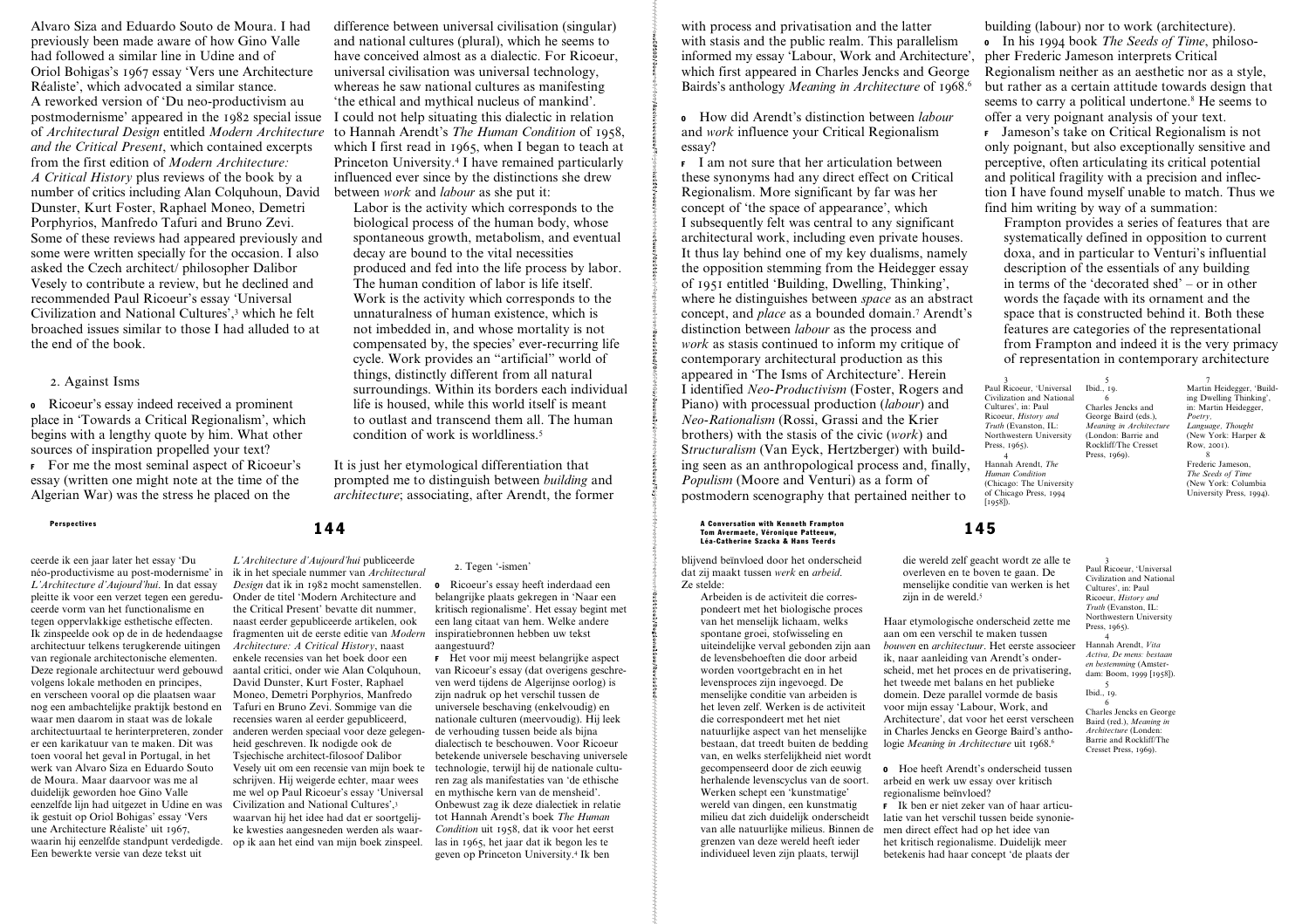that the notion of Critical Regionalism is designed fundamentally to challenge. He does not engage in any elaborate polemic with the idea of the spatial, save to observe everything that is abstract about it . . . an abstraction in the concept that itself replicates abstraction in the instrumental relationship to the world itself… In fact, however, Frampton has a more formal alternative . . . framed by the tripartite values of the tactile, the tectonic and the telluric, which frame the notion of space in such a way that it turns back slowly into a conception of place . . . It is thus politically important, returning to the problem of parts or components, to emphasize the degree to which the concepts of Critical Regionalism is necessarily allegorical. What the individual buildings are henceforth here a unit of is longer a unique vision of city planning (such as the Baroque) nor a specific city fabric (like Las Vegas) but rather a distinctive regional culture as a whole for which the distinctive individual building becomes a metonym . . . In order for this kind of building to make a different kind of statement, its decorations must also be grasped as recognizable elements in a cultural/ national discourse . . . It should be clear enough that an architectural form of Critical Regionalism would lack all political and allegorical efficacy unless it were coordinated with a variety of other local, social and cultural movements that aimed at securing national autonomy . . .9

ontmoeting' dat ik vervolgens beschouwde het *populisme* (Moore en Venturi) als een als een centraal element van elk belangrijk architecturaal werk, waaronder ook privé woningen. Het lag daarmee in het verlengde van een van mijn belangrijkste dualismen, namelijk de tegenstelling die opkomt O In zijn boek *The Seeds of Time* (1994) uit het essay dat Martin Heidegger schreef in 1951, met als titel 'Building, Dwelling, Thinking', waarin hij onderscheid maakt tussen *ruimte*, als een abstract concept, en *plaats*, als een begrensd domein.7 Arendt's onderscheid tussen arbeid als proces en werk als balans bleef mijn kritiek op de hedendaagse architectuurproductie voeden. F Jameson's kijk op het kritisch regiona-Vooral in het eerdergenoemde 'The Isms of Architecture' is dat heel duidelijk. Hierin identificeer ik het *neo-productivisme* Hij verwoordt de kritische mogelijkheden (Foster, Rogers en Piano) als procesmatige productie (met andere woorden, *arbeid*), en het *neo-rationalisme* (Rossi, Grassi en de gebroeders Krier) met de balans van vatting schrijft hij: het institutionele (met andere woorden, *work*), en het *structuralisme* (Van Eyck, Hertzberger) met bouwen in de zin van een antropologisch proces, en ten slotte,

<sup>O</sup> So, Critical Regionalism in Jameson's perspective can only be successful if it is embedded in a wider context of movements and organisations? Do you think that European welfare states, as for instance those in Scandinavia, based on a broadly supported tradition of collectivity, were of such a broader political context?

<sup>F</sup> Well, such a welfare state prevailed in the Netherlands at one time, both before and after the Second World War. I recall visiting the planning department of the municipality of Rotterdam in 1955 at the time when it had just completed its second upgrade of the city's urban plan, following the first post-war bombed out *tabular rasa* master plan of 1945. I remember asking the planning officer how it was that they could still make a coherent urban plan incorporating the structure that had been built in the decade since the end of the war when the city had been razed to the ground. And the officer responded: 'You have to understand that we have been living below sea level for a long time and when the dyke breaks we act together to collectively repair it.' A decade or so later, Rotterdam's urban plan was abandoned in favour of an abstract *struktuurplan* covering a much larger area.

<sup>O</sup> Would it be fair to say that one of the big challenges of your text was to deal with the inherent fragility of Critical Regionalism?

<sup>F</sup> Lecturing throughout the United States about Critical Regionalism I often encountered students

vorm van postmoderne scenografie die betrekking had noch op bouwen (arbeid) noch op architectuur (werk).

interpreteert Frederic Jameson het kritisch regionalisme noch als esthetiek noch als stijl, maar als een houding ten opzichte van de activiteit van het ontwerpen zelf, met zichtbaar een zekere politieke ondertoon.8 Hij lijkt een treffende analyse van uw tekst te bieden.

lisme is niet alleen treffend, maar ook buitengewoon invoelend en scherpzinnig. en politieke kwetsbaarheid ervan met een precisie en toon op een manier die ik zelf niet zou kunnen evenaren. Als samen-

Frampton voorziet in een serie kenmerken die systematisch gedefinieerd zijn, in tegenstelling tot de gangbare meningen, en in het bijzonder

Venturi's invloedrijke beschrijving van de essentiële elementen van een gebouw als *decorated shed* – of, met andere woorden, de geornamenteerde façade en de ruimte die daarachter is geconstrueerd. Beide kenmerken zijn volgens Frampton categorieën van representatie. Het is inderdaad het primaat van de representatie in de hedendaagse architectuur dat fundamenteel wordt uitgedaagd door het begrip kritisch regionalisme. Hij [Frampton] raakt niet betrokken in enige polemiek ten aanzien van het ruimtelijke, behalve van alles wat er abstract aan is (…) een abstractie in het concept dat zelf de abstractie herhaalt in de instrumentele relatie tot de wereld zelf (…). In feite beschikt Frampton over een meer formeel alternatief (…) bepaald door de drie waarden van het tactiele, het tektonische en het tellurische, die de notie van ruimte zó inkaderen dat zij langzaam terugkeert naar een conceptie

who would argue, with sufficient reason, that there was no regional culture in their locality, such was the triumph of universal civilisation via the automobile, the freeway, the compact air-conditioning unit: one encountered virtually identical suburban houses in different parts of the country hundreds of miles apart. And I began my concept of a poetics of construction to ground the *métier* in a discourse that was capable of prevailing irrespective of the presence or absence of a regional culture.

<sup>O</sup> Could you expand on the role of tectonics within the larger venture of Critical Regionalism as it pertains to architecture? Which specific role did tectonics play in your operative elaboration of your regional thesis?

<sup>F</sup> My shift away from the overall thesis of Critical Regionalism to the perhaps equally problematic proposition of grounding 'modern'/ postmodern architecture in tectonic form began with the Francis • This brings us to the references in your text. Craig Cullinan lectures that I gave at Rice University in 1986, comprising four consecutive lectures on the work of Auguste Perret, Ludwig Mies van der Rohe, Louis Kahn and Jørn Utzon; four architects in fact taken from both sides of the Second World War with each one assuming a particularly marked approach to the expression of structure. All of this would be developed further as an argument in my essay 'Rappel à l'Ordre: The Case for the Tectonic', two buildings, and what did these buildings bring to published in *Architectural Design* in 1990.

Of more recent date I have come to see how the tectonic paradigm when interpreted through

#### Perspectives and the conversation with Kenneth Frampton and the supercrives and  ${\bf 147}$  and  ${\bf 147}$   ${\bf 147}$ Tom Avermaete, Véronique Patteeuw, Léa-Catherine Szacka & Hans Teerds

van plaats (…). Het is daarom politiek belangrijk terug te keren naar het probleem van de delen of componenten, om de mate waarin de concepten van het kritisch regionalisme noodzakelijkerwijs allegorisch zijn, te benadrukken. Individuele gebouwen zijn voortaan niet langer onderdeel van een unieke visie op stedenbouw (zoals de Barok) of een specifiek stadsweefsel (zoals Las Vegas), maar eerder van een algehele, kenmerkende regionale cultuur waarvoor het specifieke individuele gebouw een metoniem wordt (...). Om ervoor te zorgen dat deze gebouwen een ander soort statement kunnen maken, moeten hun eventuele decoraties ook begrepen worden als herkenbare elementen in een cultureel/ nationaal discours (...). Het moet duidelijk genoeg zijn dat een architecturale vorm van kritisch regionalisme elke politieke en allegorische overtuigingskracht zou missen, als het niet zou worden samengevoegd met allerlei Gottfried Semper's 'The Four Elements of Architecture' of 1851 may be broken down into two primary components: the *roofwork*, which is also the basic structural frame, and the *earthwork*, which is literally the placement of the structure in the ground. This microcosmic dyad, which is often evident in the work of Utzon, demonstrates how these two primary elements stand to be inflected simultaneously by both the climate and the site, which necessarily accords expressive primacy, so to speak, to both *structure* and *landscape*. One could say that the other crucial element, also taken from Semper's primitive hut, namely the woven infill wall, is also a climatically expressive screen, so to speak, between the podium and the podia. In this regard the vision of Utzon is prescient.

# 4. On References

When re-reading the text, one notices the large amount of references. You start from philosophical ones, as we already discussed, but there is of course also a prominence of architectural projects. The Bagsvaerd Church by Jørn Utzon and Alvar Aalto's Säynätsalo Townhall play a key role in constructing your argument. How do you see the relation between your philosophical and architectural references? Why these the table that maybe Ricoeur and Arendt could not?

Ibid., 196-203.

waarborgen van nationale

O Volgens Jameson kan het kritisch

autonomie.9

7 Martin Heidegger, 'Bouwen, wonen, denken', in: Martin Heidegger, *Over Denken Bouwen Wonen* (Nijmegen: SUN, 1991). andere lokale, sociale en culturele bewegingen ten behoeve van het

> 8 Frederic Jameson, *The Seeds of Time* (New York: Columbia University Press, 1994).

9 Ibid., 196-203.

regionalisme dus alleen succes hebben als het ingebed is in een bredere context van bewegingen en organisaties. Denkt u dat de Europese verzorgingsstaten die gebaseerd zijn op een breed gedragen traditie van collectiviteit, zoals bijvoorbeeld in Scandinavië, een voorbeeld waren van zo'n bredere politieke context? F Zo'n verzorgingsstaat was er ook ooit in Nederland, zowel voor als na de Tweede Wereldoorlog. Ik herinner me dat ik in 1955 de stedenbouwkundige dienst van de gemeente Rotterdam bezocht op het moment dat het stadsplan voor de tweede keer werd vastgesteld. Het volgde op het eerste stadsplan voor de door bommen weggevaagde *tabula rasa* uit 1945. Ik herinner me dat ik vroeg aan de ambtenaar, hoe het kon dat ze nog steeds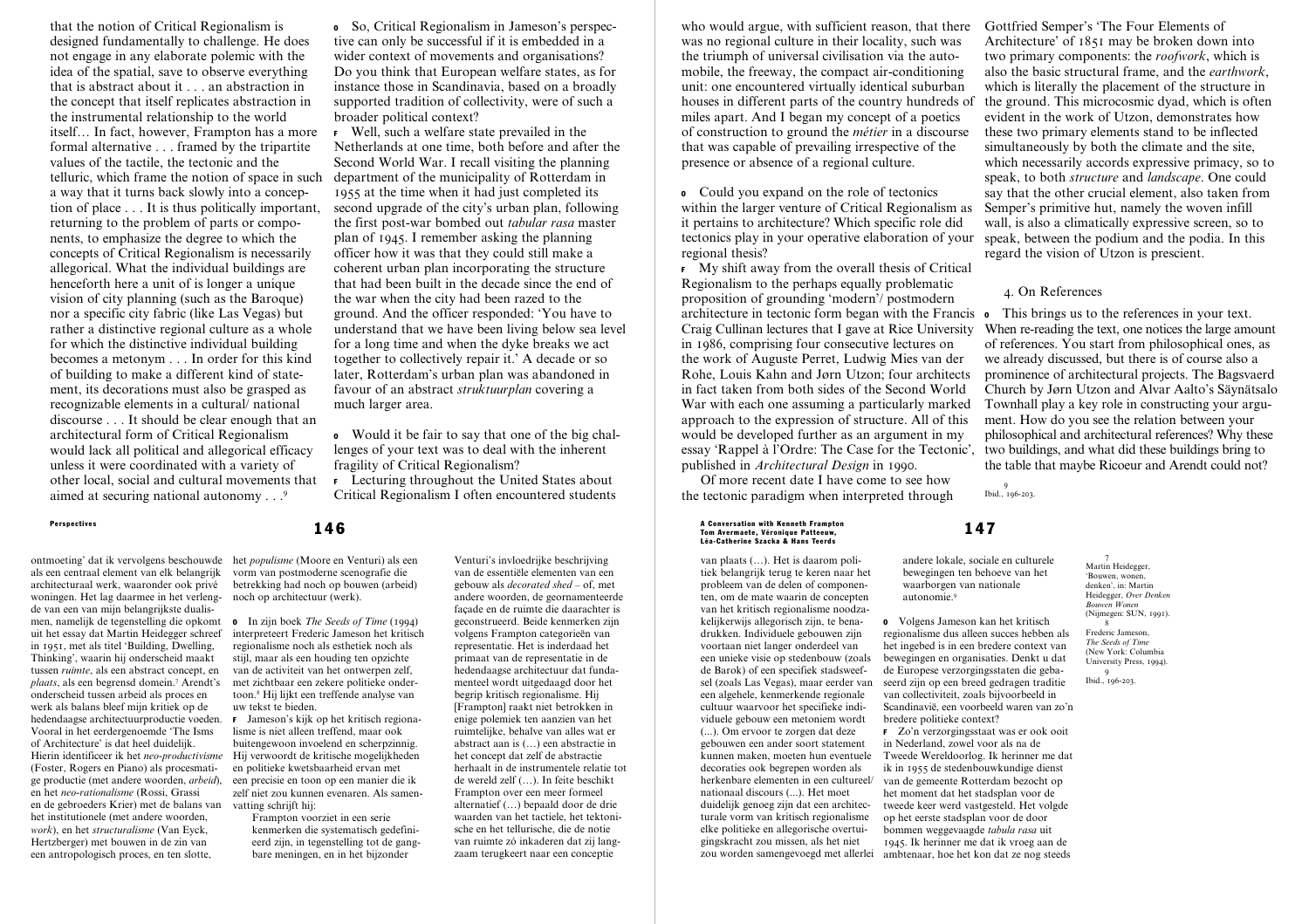<sup>F</sup> Needless to say, the philosophers are not in the habit of expressing themselves in architectural terms. Through evoking universal technology, Ricœur already touches indirectly on architecture apart from the way in which his ethic-mythical nucleus may be said to manifest itself in both Aalto's town hall and in Utzon's church; the first renders the council chamber as a 'city crown' (see Bruno Taut's *Stadtkrone* of 1918) while the second makes a subtle reference to the Nordic stave church tradition while alluding to the roof profile of a Chinese pagoda. Utzon's transcultural approach seems to connect with Ricoeur's reflection that 'no one can say what will become of our civilisation when it has really met different civilisations by means other than the shock of conquest and domination'.10

# 5. The Intentionality of the Text

<sup>O</sup> It is interesting to note that the concept of Critical Regionalism provoked quite a few reactions both from within the architectural world, as well as from cultural theorists, like Jameson. The text was published in Hal Foster's anthology *The Anti-Aesthetic*, and thus from its inception flanked by cultural critiques formulated by Jean Baudrillard, Jürgen Habermas, Frederic Jameson and Rosalind Krauss.11 It seems to have been from the very beginning part of a cultural critical context that was larger than architecture. Was this idea (of architecture as related to a broader

een samenhangend stedelijk plan konden maken, waarin de in de tussentijd gerealiseerde bouwwerken ook zijn opgenomen, in de tien jaar na het einde van de oorlog, toen de stad tot de grond toe was weggevaagd. De ambtenaar antwoordde: 'U moet begrijpen dat we hier al heel lang onder zeeniveau wonen. Wanneer de dijken breken, moeten we ook samenwerken om het collectief te herstellen.' Een decennium later was het Rotterdamse stadsplan echter afgeschaft en kwam er een abstract structuurplan dat een veel groter gebied bestreek.

O Is het redelijk om te stellen dat de omgang met de inherente kwetsbaarheid van het kritisch regionalisme de grootste uitdaging van uw tekst was?

F Wanneer ik lezingen gaf in Amerika over het kritisch regionalisme, werd ik vaak aangesproken door studenten die beweerden, met reden, dat er geen regionale cultuur was in de plaats waar ze vandaan kwamen. Dit was de triomf van

cultural critique) something exceptional for the Critical Regionalism text within the culture of architecture at that time?

<sup>F</sup> Architectural texts as part of a broader cultural critique were by no means so unusual at this time as one may judge from the intellectual furore attending the possibility that semiotics could be usefully applied to architecture, dating from the mid-1960s and extending as a series of propositions until the early 1980s or let us say the overall Italian Marxist critique of Manfredo Tafuri, Massimo Cacciari and Francesco Dal Co.

<sup>O</sup> Your text was part of a wider collection of cultural criticism in Foster's *The Anti-Aesthetic*. Do you recall if Foster commissioned your text or if the text was already there? In other words, was it a conscious decision to publish it in a non-architectural book, or did it exist already as a text, intended for example for the catalogue of the 1980 Venice architecture exhibition?

<sup>F</sup> I don't really remember how I got into Foster's anthology, but it was not written for the Venice architecture exhibition. It was clear that my text resonated with viewpoints in other fields.

<sup>O</sup> What must have been appealing to people like Foster is that your text on Critical Regionalism was not a standard architectural critique in which projects are discussed straightforwardly, but more of a cultural critique.

<sup>F</sup> Maybe. My text also resonated with earlier articles

de universele beschaving via de auto, de snelweg, de airco: dat men in verschillende delen van het land, honderden kilometers van elkaar verwijderd, vrijwel identieke suburbane huizen tegenkomt. Ik begon mijn concept van een poëzie van constructie om het *métier* te onderbouwen in een discours dat, ongeacht de aan- of afwezigheid van een regionale cultuur, van blijvende waarde zou zijn.

O Kunt u de rol van tektoniek binnen de grotere onderneming van het kritisch regionalisme als het gaat om architectuur, verder uitdiepen? Welke specifieke rol speelde tektoniek in de operatieve uitwerking van uw regionale thesis? F Dat ik de aandacht heb verlegd van de algemene thesis van het kritisch regionalisme naar het misschien wel even problematische voorstel om 'moderne'/ postmoderne architectuur te verankeren in tektonische vorm, is begonnen met de Francis Craig Cullinan-lezingen die ik in 1986 aan de Rice University gaf. Ik hield

vier lezingen over het werk van Auguste Perret, Ludwig Mies van der Rohe, Louis Kahn en Jørn Utzon; vier architecten van voor en na de Tweede Wereldoorlog, die elk een bijzonder markante benadering hadden hoe je cultuur moet uitdrukken. Ik verwerkte dit vervolgens als een argumentatie in mijn essay 'Rappel à l'Ordre: The Case for the Tectonic', dat in 1990 gepubliceerd werd in *Architectural Design*.

Meer recent kwam ik tot het inzicht hoe het tektonische paradigma, als dit gelezen wordt via Gottfried Semper's 'The Four Elements of Architecture' uit 1851, opgesplitst kan worden in twee primaire componenten: het *dakwerk*, dat ook het basale structurele kader vormt, en het *grondwerk*, dat letterlijk het plaatsten van de structuur in de grond inhoudt. Dit micro-kosmische paar, dat vaak duidelijk is in het werk van Utzon, laat zien hoe deze twee elementen klaarstaan om beïnvloed te worden door zowel het klimaat als de situatie – de site die

such as Andreas Huyssen's article 'The Search for Tradition: Avantgarde and Postmodernism in the 1970s', which was published in the *New German Critique* no. 22.<sup>12</sup>

# 6. Postmodernism

<sup>O</sup> We would like to jump to another question, the question of resistance. Your text on Critical Regionalism seems to be written in a spirit of resistance, both resisting universalisation and postmodernism. Do you feel that your text echoes the text of Habermas, which was also published simultaneously in the volume by Foster, and spoke to a series of images, more or less sophisticated, about 'the incomplete project of modernity'?13 Was your text also an attempt to define an alternative path for the modern? Or was it a form of postmodernism, which was at the same time a critique of other forms of postmodernism?

<sup>F</sup> It is obvious that Critical Regionalism is a postmodern manifestation in itself, both as a theory and a practice. That is why it corresponded to Foster's intentions of assembling texts that could be considered conjointly as elaborating a specifically postmodern position as opposed to perpetuating an outdated modernist doxa. One might say that my position was somewhat suspended between Habermas's 'unfinished modern project' and Ricoeur's paradox of 'how to become modern and return to sources'. So to answer your question, Critical Regionalism may be seen as a postmodern attempt to indicate a way of continuing with a

Perspectives and the conversation with Kenneth Frampton and the supercrives and  ${\bf 148}$  and  ${\bf 149}$ Tom Avermaete, Véronique Patteeuw, Léa-Catherine Szacka & Hans Teerds

> noodzakelijkerwijs een ultieme expressie verleent aan zowel de *structuur* als het *landschap*. Men kan zeggen dat het andere cruciale element, dat ook stamt uit Semper's primitieve hut, namelijk de met weefsel ingevulde muur, ook een klimatologisch expressief scherm is, bij wijze van spreken, tussen het podium en de podia. Zo bezien had Utzon een vooruitziende blik.

# 4. Over referenties

O Dit brengt ons naar de referenties in uw tekst. Bij herlezing van uw tekst viel op hoeveel u er gebruikt. U begint met filosofische verwijzingen, die we al besproken hebben. Maar er is natuurlijk ook een prominente plaats voor architectuurprojecten. De Bagsvaerd kerk, ontworpen door Jørn Utzon, en het stadhuis van Säynätsalo, ontworpen door Alvar Aalto, spelen een sleutelrol in de opbouw van uw argument. Hoe ziet u de relatie tussen filosofische en architectrelevant modern culture while simultaneously resisting the reduction of architecture to spectacular images.

<sup>O</sup> But it was also a direct critique of certain aspects of postmodernism. What forms of postmodernism were you resisting at that time?

<sup>F</sup> Well as I have already indicated, I was opposed to Portoghesi's curatorial move celebrating scenography and the image, which was epitomised in his Strada Novissima, built within the Arsenale of the 1980 Venice Biennale, as a series of decorated sheds. In this exhibition, architecture was reduced depending on who had designed them. But in the end, they all were fully scenographic.

o In that sense they were anti-tectonic . . .?

<sup>F</sup> Totally! And in fact, all of the components of the Strada Novissima were built by the operatives of the Cinécittà in Rome as if there were stage sets. Here architecture and scenery were one and the same, notwithstanding Leon Krier's insistence that his decorated shed must be constructed of real materials.

10 Ricoeur, op. cit. (note 3), 11 Hal Foster (ed.), *The Anti-Aesthetic: Essays on Postmodern Culture* (New York: New Press, 1983). 12 Andreas Huyssen, 'The Search for Tradition: Avantgarde and Postmodernism in the 1970s', in: *New German Critique*, no. 22 (winter 1981).

13 Jürgen Habermas, 'Modernity: An Incomplete Project', in: Foster, *The Anti-Aesthetic*, op. cit. (note 11).

onische referenties? Waarom deze twee gebouwen, en wat konden deze gebouwen naar voren brengen, wat bijvoorbeeld Ricoeur en Arendt niet konden? F Vanzelfsprekend drukken filosofen zich niet uit in architectonische termen. Door de universele techniek naar voren te halen raakt Ricoeur indirect aan architectuur, los van de manier waarop zijn ethisch-mythische kern zich in zowel Aalto's stadhuis als in Utzon's kerk manifesteert. De eerste ziet de raadskamer als 'stadskroon' (zie ook Bruno Taut's *Stadtkrone* uit 1918), terwijl Utzon een subtiele referentie naar de traditie van de Noorse staafkerk toepast en met het dakprofiel verwijst naar een Chinese pagode. Utzon's transculturele benadering lijkt aan te sluiten bij Ricoeur's reflectie dat 'niemand kan zeggen wat er van onze beschaving terecht zal komen als ze met andere middelen dan overweldiging of overheersing daadwerkelijk andere beschavingen zal ontmoeten'.10

277.

10 Ricoeur, op. cit. (noot 3), 277.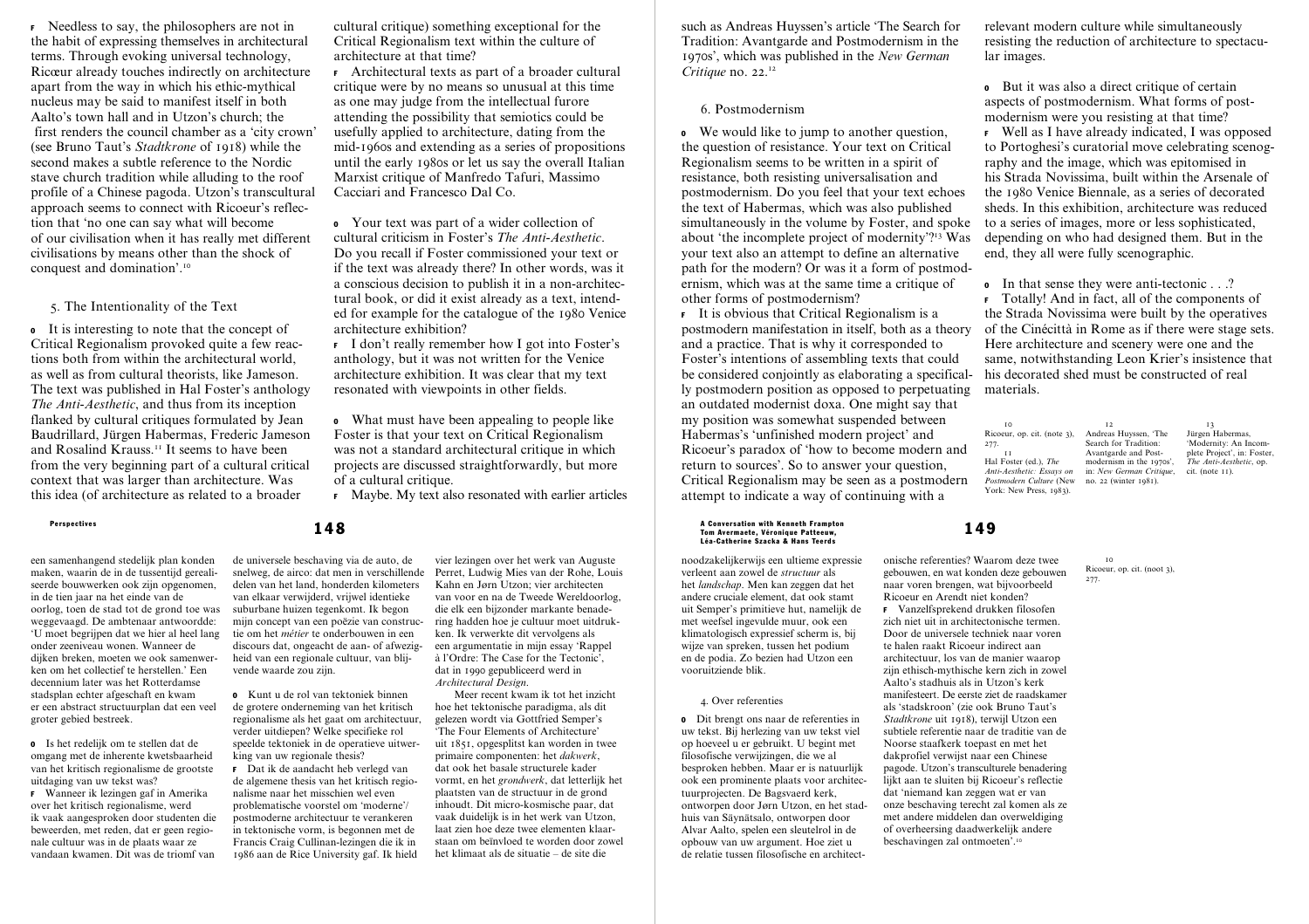# 7. Reception of the Text

<sup>O</sup> We thought that it was interesting to develop an issue of *OASE* that focusses on Critical Regionalism, especially since the text and concept still seem to be very topical today. Practitioners and theoreticians continue to use the text, but there also remains a large scholarly attention for the concept, both in the form of PhD research and as a lens to approach the historiography of postmodernism. But what was the reaction to the concept and text at the time?

<sup>F</sup> Well there was, and I believe there still is, a fairly sympathetic response throughout Latin America and to some extent in the Mediterranean, above all in Catalonia. It was well received by the Barcelona architects Eduard Bru and Josep Lluís Mateo when they were editors of the *collegio* magazine *Quaderns.* The idea was also well received in Greece and to some extent in India.

# <sup>O</sup> Why do you think it is still kept alive as a reference?

<sup>F</sup> It is hard for me to say, but I do think it has had some influence on the evolution of exceptionally vital local cultures such as we find today in the Republic of Ireland, where the so called 'Group 90' was the beginning of a Celtic 'renaissance'. This was a group of young and not so young architects who worked together and individually on a large urban renewal project of Temple Bar in downtown Dublin at the beginning of the 1990s. This event

5. De bedoeling van de tekst

O Het is interessant op te merken dat het kritisch regionalisme als concept heel wat reacties heeft opgeroepen, zowel vanuit de wereld van de architectuur, als van cultureel theoretici zoals Jameson. De tekst werd natuurlijk gepubliceerd in de anthologie *The Anti-Aesthetic*, die de kunstcriticus Hal Foster samenstelde, en werd vanaf het begin af aan geflankeerd door de cultuurkritiek van Jean Baudrillard, Jürgen Habermas, Frederic Jameson en Rosalind Krauss.11 Het lijkt daarom vanaf het allereerste begin al deel uit te maken van een cultuurkritische context die ruimer was dan alleen de architectuur. Was binnen de toenmalige architectuurcultuur dit idee van een architectuur, gerelateerd aan een bredere culturele kritiek, bij de tekst over kritisch-regionalisme iets uitzonderlijks?

F Dat architectonische teksten deel waren van een bredere culturele kritiek, was zeker niet ongewoon in die tijd. Dat

and beauty.

fortune?

kun je bijvoorbeeld afleiden uit de intellectuele furore die de semiotiek maakte, en het inzicht dat dit op een nuttige manier ook toegepast zou kunnen worden op architectuur. Het idee stamt uit het midden van de jaren 1960, maar werd voortgezet als een reeks stellingen aan het begin van de jaren 1990. Of kijk naar de totale Italiaanse marxistische kritiek van Manfredo Tafuri, Massimo Cacciari en Francesco Dal Co.

O Uw tekst was ook onderdeel van een bredere verzameling culturele kritiek, gepubliceerd in Hal Foster's *The Anti-Aesthetic*. Herinnert u zich nog of Foster u vroeg deze tekst te schrijven, of had u de tekst al klaarliggen? Met andere woorden, was het van u een bewuste beslissing om deze tekst te publiceren in een boek dat niet over architectuur ging. Of was de tekst al geschreven, bijvoorbeeld bedoeld als tuurtentoonstelling van Venetië in 1980? F Ik kan me niet precies meer herinneren

hoe ik in Foster's anthologie terecht kwam, maar de tekst was niet geschreven vóór de architectuurtentoonstelling. Duidelijk was dat mijn tekst weerklank vond bij standpunten uit andere disciplines.

gave rise to a series of exceptionally fertile critical practices such as that of De Blacam and Meagher, O'Donnell and Tuomey and the practice known as Grafton Architects led by Yvonne Farrell and Shelly McNamara. Today one might identify each of these practices as having made a particularly powerful tectonic approach to the projection of architectural form. At the moment Irish architecture is still on the crest of a wave, but one is aware at the same time that 'regional cultures' rise and fall and that this is an essential part of their vitality

<sup>O</sup> It is maybe difficult to assess the history of your own text, but do you think that the very pedagogical form of the text (its structure in different points) might have contributed to its critical

<sup>F</sup> I have never taught Critical Regionalism as an academic course, so it is hard for me to say. I have, however, taught lectures and seminars based on my book *Studies in Tectonic Culture*. I have felt of recent date that this tectonic discourse becomes increasingly difficult to get across in part because of the impact of the digital, particularly as this manifests itself in the maximising instrumentality of, say, the BIM method and in part because of the capacity of the computer to proliferate and manip-

<sup>F</sup> If the Strada Novissimo of 1980 was the first wholesale manifestation of the reduction of

ulate images virtually *ad infinitum*. o Is this a return to 1980s?

- O Wat voor figuren zoals Foster aantrekkelijk moet zijn geweest, is dat uw tekst over het kritisch regionalisme geen standaard architectuurkritiek was, waar projecten op een directe manier bediscussieerd worden, maar dat het meer een culturele kritiek bood.
- F Misschien. Mijn tekst resoneerde ook met eerdere artikelen, zoals Andreas Huyssen's 'The Search for Tradition: Avantgarde and Postmodernism in the 1970s', dat in 1981 gepubliceerd werd in *New German Critique*. 12

### 6. Postmodernisme

bijdrage aan de catalogus van de architec-O We willen nu graag overspringen naar een ander thema: de vraag van verzet. Uw essay over kritisch regionalisme lijkt

architecture to a sequence of 'decorated sheds', this propagation is even more prolific today and this surely continues to favour the cult of the spectacular as we find in the work of Frank Gehry, UN Studio, Rem Koolhaas, MVRDV et al. In their various ways these offices are all preoccupied with the spectacular. At the same time one notices that Dutch Structuralism seems to have completely disappeared. Even the production of the most prominent structuralist, Herman Hertzberger, has suffered a sea of change and the last masterwork of his structuralist period, the Dutch Ministry of Social Security in the Hague, of 1992, is now threatened with demolition on behalf of the state in order to make way for high-rise development, which we could take as a symbol of the way in which neoliberalism continues to undermine the values of the European welfare state.

<sup>O</sup> In this sense, one could claim that in 1983 you describe in the Critical Regionalism text the unfolding of a neoliberal regime – related to commodification, the populist use of images and of rhetoric – which still seems to be with us. Out of that perspective: the concept of Critical Regionalism is still used, but do you feel that it was misinterpreted at a certain moment?

<sup>F</sup> The degree to which Critical Regionalism was both well received and at the same time misunderstood seems to be borne out of the 2007 compendium *Architectural Regionalism*, edited by Vincent B. Canizaro.14 In many ways I feel that my 1983

#### Perspectives and the conversation with Kenneth Frampton and the supercrises  ${\bf 151}$ Tom Avermaete, Véronique Patteeuw, Léa-Catherine Szacka & Hans Teerds

te zijn geschreven in een geest van verzet tegen zowel universalisering als postmodernisme. Heeft u het gevoel dat uw tekst het artikel van Jürgen Habermas echoot, dat net als uw essay gepubliceerd werd in *The Anti-Aesthetic*, en dat 'het onvolledige project van de moderniteit' aankaartte?13 Was uw tekst ook een poging om een alternatieve route voor het modernisme te definiëren? Of was het een vorm van postmodernisme, in de zin dat het tegelijkertijd een kritiek was op andere vormen van het postmodernisme?

F Het moge duidelijk zijn dat het kritisch regionalisme zelf ook een postmoderne manifestatie is, zowel in theorie als praktijk. Dat is waarom het spoorde met Foster's intentie om teksten samen te brengen, die gezamenlijk beschouwd kunnen worden als de uitwerking van een specifiek postmoderne positie in plaats van het bestendigen van een verouderd modernistisch dogma. Men kan stellen dat mijn positie zo'n beetje het midden houdt tussen Habermas' 'onvolledige

polemic was deliberately side-lined by this *magnum opus*, which went out of its way from the beginning to insist on the diverse and vital regional culture that, according to Canizaro is alive and well in the United States. This wide-ranging anthology is dedicated to regionalism in general, including a remarkable text on *The Regional Motive* by the critical ecological Kentucky farmer Wendell Berry, dating from 1972. Canizaro also selected one of my texts, the 1987 'Ten Points for an Architecture of Regionalism', in which I expanded my original take on Critical Regionalism from six points to ten. However, this is followed by Keith Eggener's 2002 critique of my essay 'Critical Regionalism', which he ultimately dismissed as a belated manifestation of post-colonialism, which I find bewildering since there is nothing in my text that suggests for an instance that this approach should be superimposed from without.

# 8. The Role of the Architect

<sup>O</sup> You are also talking about the position of the architect as a sort of *arrière-garde*, as an alternative to the well-known role of the architect as avant-garde. Many of the architecture practices

14 Vincent B. Canizaro, *Architectural Regionalism: Collected Wrightings on Place, Identity, Modernity and Tradition* (New York: Princeton Architectural Press, 2007).

> 11 Hal Foster (red.), *The Anti-Aesthetic: Essays on Postmodern Culture* (New York: New Press, 1983). 12 Andreas Huyssen, 'The Search for Tradition: Avantgarde and Postmo-

dernism in the 1970s', in: *New German Critique*, nr. 22 (winter 1981). 13 Jürgen Habermas,

'Modernity: An Incomplete Project', in: Foster, *The Anti-Aesthetic*, op. cit. (noot 11).

# project van de moderniteit' en Ricoeur's paradox van 'hoe te moderniseren en terug te keren tot de bronnen'. Om de vraag te beantwoorden: kritisch regiona-

lisme kan beschouwd worden als een postmoderne poging om een manier te vinden om door te gaan met een relevante moderne cultuur en tegelijkertijd weerstand te bieden aan de reductie van architectuur tot spectaculaire beelden.

O Maar het was ook een directe kritiek op bepaalde aspecten van het postmodernisme. Tegen welke vormen van het postmodernisme verzette u zich toen? F Zoals ik al aangaf was ik tegen Portoghesi's curatorische beslissing om de scenografie en het beeld centraal te stellen, zoals dit tot uitdrukking kwam in zijn Strada Novissima als een reeks *decorated sheds*, die opgebouwd werden in het Arsenaal tijdens de biënnale van Venetië in 1980. In deze tentoonstelling was architectuur gereduceerd tot een reeks meer of minder verfijnde beelden, afhankelijk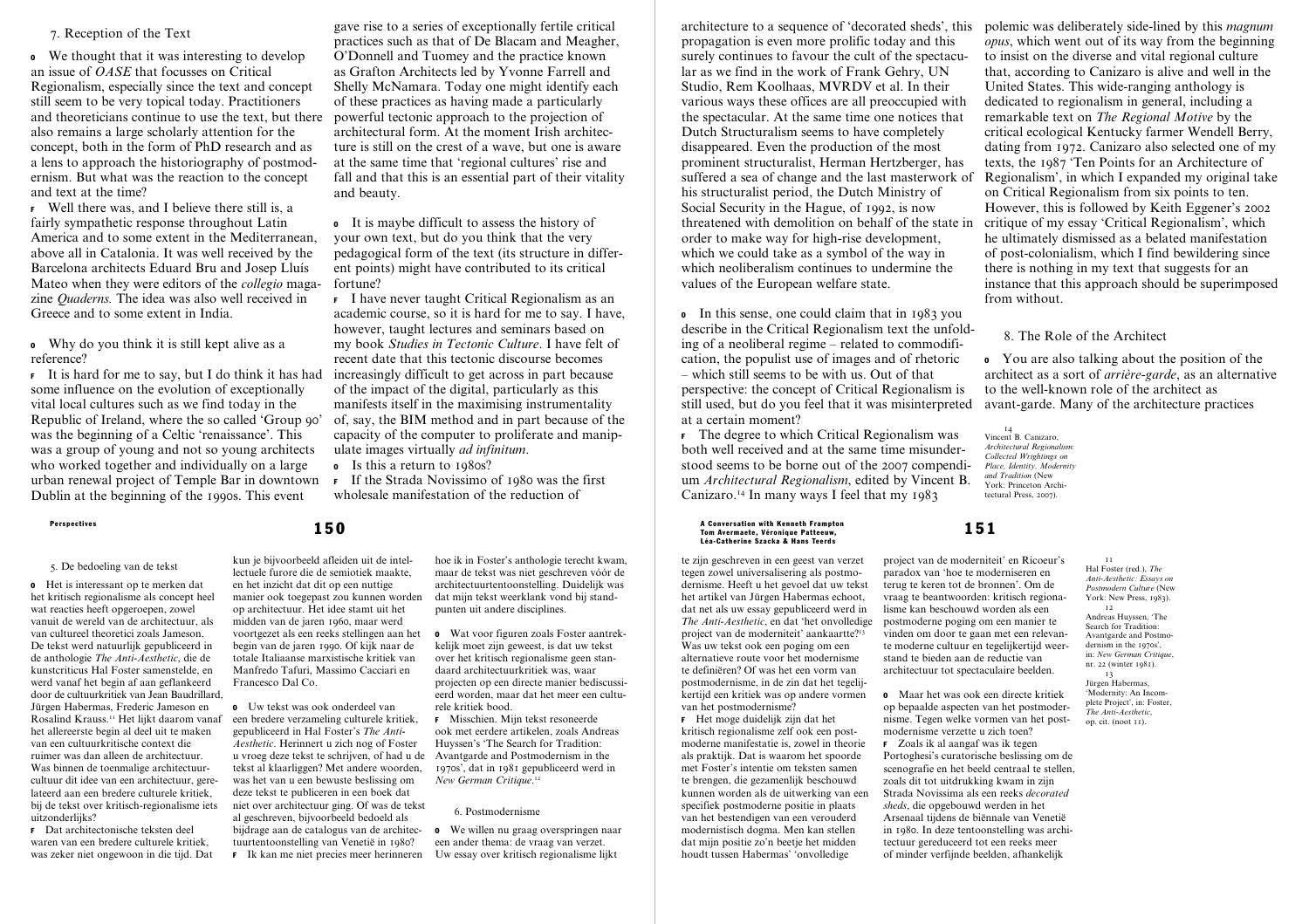that you name in your texts were functioning within the condition of the European welfare state. They often took prominent roles within these welfare states, but you are making a plea in the text to take this *arrière-garde* position. How should we understand that?

<sup>F</sup> Recently, a former student who was a partner in a larger international firm told me that in his experience architects are becoming increasingly distanced from the act of designing, in the sense of drawing, since contractors and developers have become more dominant in determining the outcome and today often have their own architects in their organisations. Our globalised capitalism is obsessed This is Greenberg's famous concept of *artistic*  with the maximisation of profit in every field, which is a corollary of the increasing misdistribution of wealth. Under this rubric, architecture empowered by the digital is being reduced to instrumental calculation. One thinks of the role to be played by BIM in this regard. There is a tendency to split the field into two poles: either the reduction of architecture in order to maximise profit or a parallel reduction of built form to a kind of 'fine art writ large' in order to sustain the 'society of spectacle' as Guy Debord called it,15 as exemplified recently by the city of Hamburg deciding to put an opera house on top of a parking garage. In this context one adopts an *arrière-garde* position in order to keep a certain cultural ethic alive. Hence Yet we have to admit that an *arrière-garde*  the importance for me of Clement Greenberg's essay 'Avant-Garde and Kitsch' of 193916 and his reworking of much the same idea in his 1965 essay

door wie ze waren ontworpen. Uiteindelijk was het allemaal totale scenografie. O Ze waren anti-tektonisch…? F Absoluut! Alle onderdelen van de Strada Novissima waren gebouwd door medewerkers van Cinécittà in Rome, alsof het decorstukken waren op een toneel. Architectuur en decor waren hier een en dezelfde, ondanks het feit dat Léon Krier erop aandrong dat zijn *decorated shed* van echte materialen moest worden gemaakt.

7. Ontvangst van de tekst O We hebben dit nummer van *OASE* bedacht, omdat uw essay over (en het concept van) het kritisch regionalisme vandaag nog steeds zeer actueel lijkt te zijn. Zowel architecten in de praktijk als theoretici blijven de tekst gebruiken. Bovendien blijft er ook een grote wetenschappelijke aandacht voor het concept, in de vorm van promotie-onderzoek of als lens om de historiografie van het postmo'Modernist Painting', wherein he wrote: Having been denied by the Enlightenment all tasks they could take seriously, the arts looked as though they were going to be assimilated to entertainment pure and simple, and entertainment itself looked as though it were going to be assimilated, like religion, to therapy. The arts could save themselves from this leveling down only by demonstrating that the kind of experience they provided was valuable in its own right and not to be obtained from any other kind of activity.<sup>17</sup>

*autonomy*, which cannot be directly applied to a material culture such as architecture, since architecture, unlike the other arts, mixes with that which Jürgen Habermas, after Edmund Husserl, characterised as the 'life world'. Nevertheless, we may think of its relative autonomy and in this regard emphasise, then and now, the importance of *tectonics* as the poetics of construction. One thinks of Eduardo Souto de Moura as being an exemplary architect in this regard.

This brings me back to the state of architecture education, particularly in the United States, and to the question of how we envisage the role of our students as architects of the emerging future. position is difficult to sustain from the standpoint of a pedagogy, particularly when one has in mind studio instruction in American schools of

destijds de reactie op het concept en uw tekst? F Er was, en ik geloof dat dat nog steeds

dernisme te benaderen. Wat was echter

het geval is, een tamelijk sympathieke reactie uit heel Latijns- Amerika en tot op zekere hoogte ook uit het Middellandse Zeegebied, met name uit Catalonië. Het werd positief ontvangen door de architecten uit Barcelona Eduard Bru en Josep Lluís Mateo, die toen de redactie voerden van het blad van de Catalaanse bond van architecten *Quadrens*. Het idee werd ook goed ontvangen in Griekenland, en tot op zekere hoogte in India.

O Waarom denkt u dat het concept nog steeds aanspreekt als referentie? F Dat kan ik moeilijk zeggen, maar ik denk dat ik enige invloed had op de ontwikkeling van bijzonder vitale culturen zoals we die bijvoorbeeld tegenwoordig in de Republiek Ierland aantreffen. Daar vormde de zogenoemde 'Group 90' het begin van de Keltische 'renaissance'.

Het was een groep jonge en minder jonge architecten die aan het begin van de jaren 1990 zowel samen als individueel werkten aan het grootschalige vernieuwingsproject Temple Bar in het centrum van Dublin. Dit leidde tot een reeks buitengewoon vruchtbare en kritische praktijken, zoals die van De Blacam and Meagher, O'Donnel and Tuomey, en het bureau dat bekend staat als Grafton Architects, dat wordt geleid door Yvonne Farrell en Shelly McNamara. Al deze bureaus zou men kunnen omschrijven met de woorden: de toepassing van een bijzonder krachtige tektonische benadering om de vorm van de architectuur te projecteren. Op dit moment is de Ierse architectuur nog steeds op de top van een golf. Tegelijkertijd moet men zich ervan bewust zijn dat 'regionale culturen' komen en gaan, wat een essentieel onderdeel is van hun vitaliteit en schoonheid.

O Het is misschien moeilijk de geschiedenis van uw eigen tekst te evalueren, maar

architecture, which it seems to me are becoming increasingly confused and ambiguous. The Masters of Architecture programme at the GSAPP, Columbia University has long since lacked a coherent aim across the three-year degree course with respect to instruction in design. Many incidental factors have contributed to this state of affairs, among them the absence of a curriculum committee. No doubt architecture schools vary from one institution to the next and above all from country to country. If there is one area in which we are totally bereft of serious research it has to be that there is, as far as I know, no comparative study as to the way in which architecture is taught as a *métier* in different schools.

15 Guy Debord, *La société du spectacle* (Paris: Buchet-Chastel, 1967). 16 Clement Greenberg, 'Avantgarde and Kitsch', in: *Partisan Review* (fall 1939), 34-49; reprinted in: Clement Greenberg, *Art and Culture: Critical Essays* (Boston: Beacon Press, 1961). 17 Clement Greenberg, 'Modern Painting', in: Clement Greenberg, *The Collected Essays and Criticism, Volume 4: Modernism with a Vengeance, 1957-1969* (Chicago/London: The University of Chicago Press, 1993), 86.

Perspectives and the conversation with Kenneth Frampton and the supercrises  ${\bf 153}$  and  ${\bf 153}$ Tom Avermaete, Véronique Patteeuw, Léa-Catherine Szacka & Hans Teerds

> denkt u dat de duidelijk pedagogische vorm van de tekst (de puntsgewijze opbouw) mogelijkerwijs heeft bijgedragen aan zijn kritisch vermogen?

> F Ik heb over het kritisch regionalisme nooit college gegeven in een academische omgeving, dus dat kan ik moeilijk beoordelen. Maar ik heb wel lezingen en colleges gegeven op basis van mijn boek *Studies in Tectonic Culture*. Ik heb tegenwoordig de indruk dat het steeds moeilijker wordt om dit tektonische discours over te brengen, en dat gebeurt deels door de invloed van de digitalisering zoals dit vooral tot uitdrukking komt in de maximalisering van het instrumentarium (bijvoorbeeld de BIM-methode), en deels door de capaciteit van de computer om beelden *ad infinitum* te verspreiden en te manipuleren.

O Kunnen we dit zien als een terugkeer naar de jaren 1980?

F Zeker als we de Strada Novissima van 1980 beschouwen als de eerste, volledige

uitdrukking van de reductie van architectuur tot een reeks *decorated sheds*. En de verspreiding hiervan is tegenwoordig nog overvloediger en dit versterkt zeker de cultus van het spectaculaire, dat we aantreffen in het werk van Frank Gehry, UN Studio, Rem Koolhaas, MVRDV, enzovoort. Deze bureaus zijn allemaal, op verschillende manieren, gepreoccupeerd met spektakel. Tegelijkertijd kan men vaststellen dat het werk van de Nederlandse structuralisten volledig lijkt te zijn verdwenen. Zelfs het werk van de prominentste structuralist, Herman Hertzberger, heeft geleden onder enorme veranderingen. Het laatste meesterwerk uit zijn structuralistische fase, het gebouw voor het Nederlandse ministerie van Sociale Zaken in Den Haag uit 1992, wordt nu bedreigd met sloop om plaats te maken voor een hoogbouwontwikkeling. We kunnen dit zien als een symbool van de manier waarop het neo-liberalisme doorgaat de waarden van de Europese verzorgingsstaat te ondermijnen.

O Je zou kunnen stellen dat u al in uw tekst uit 1983 de ontwikkeling van een neo-liberaal regime beschrijft, verbonden met commodificatie of populistisch gebruik van beelden en retoriek (wat trouwens nog steeds aan de orde is). Vanuit dat perspectief geredeneerd: het woord kritisch regionalisme wordt nog steeds gebruikt, maar hebt u het gevoel dat het op een bepaald moment verkeerd werd geïnterpreteerd?

F De mate waarin het kritisch regionalisme of goed werd ontvangen of tegelijkertijd verkeerd werd begrepen, lijkt te zijn bevestigd in de publicatie *Architectural Regionalism* die in 2007 werd samengesteld door Vincent B. Canizaro.<sup>14</sup> Ik heb de indruk dat mijn polemiek uit 1983 in dit *magnum opus* bewust buitenspel is gezet, terwijl mijn betoog vanaf het begin hamert op de diversiteit en vitaliteit van lokale culturen, die, volgens Canizaro, in de Verenigde Staten springlevend en veelbelovend zijn. Deze brede anthologie is gewijd aan het regionalisme in het alge-